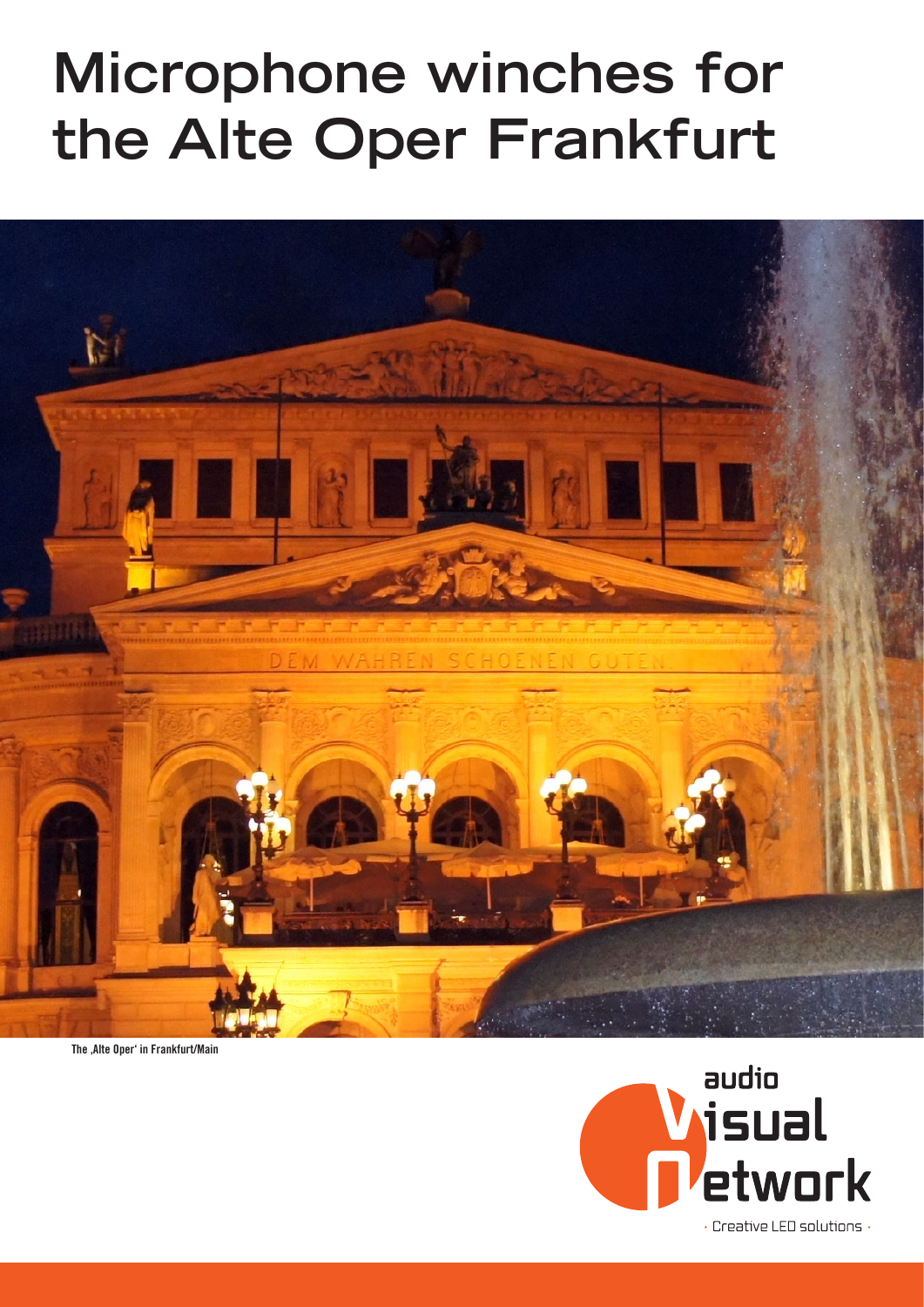

Base on the SmartMotor technology used by Audio Visual Network GmbH, intelligent industrial servomotors were used which independently calculate the positions in 3D airframe operation and monitor each other. By using this technology, it was possible to dispense with

> a cost-intensive overhaul of the control system. The control of the individual winches and the airframes is handled by the grandMA onPC, which is already used in the sound control room.

Microphone winch front view

**The Alte Oper Frankfurt is the former opera house on the Opernplatz in Frankfurt am Main and is now used as a concert and event venue by various symphony orchestras for performances and recordings.**

In the course of the extensive technical modernization measures, Audio Visual Network GmbH was commissioned with the development and installation of a replacement for the microphone winch system installed over 30 years ago, which was significantly expanded in terms of functionality, for optimal acceptance of the hall acoustics.

The new winch system should also have the function of any airframes for the 3-dimensional process of microphones in the room. The full functionality as single winches or 3D airframes should be controllable and programmable via an existing stage control using ArtNet.

After the successful test and production phase, the team of Audio Visual Network GmbH successfully installed a total of 34 microphone winches in the overstage machinery of the Alte Oper Frankfurt during the break in 2019.

Each of these winches has a stroke of 25 m and uses an AES / EBU cable reinforced with a support element in the drive train.

All functions in individual as well as in group operation can be controlled via a common ArtNet or DMX interface.

Each winch also includes an industrial fieldbus interface for real-time feedback. The position and condition of a winch or airframe can be displayed via a network interface.

Several safety modules ensure safe everyday operation and comply with the current safety regulations in accordance with DIN E-DIN 56950-1 and DUGV17/18.

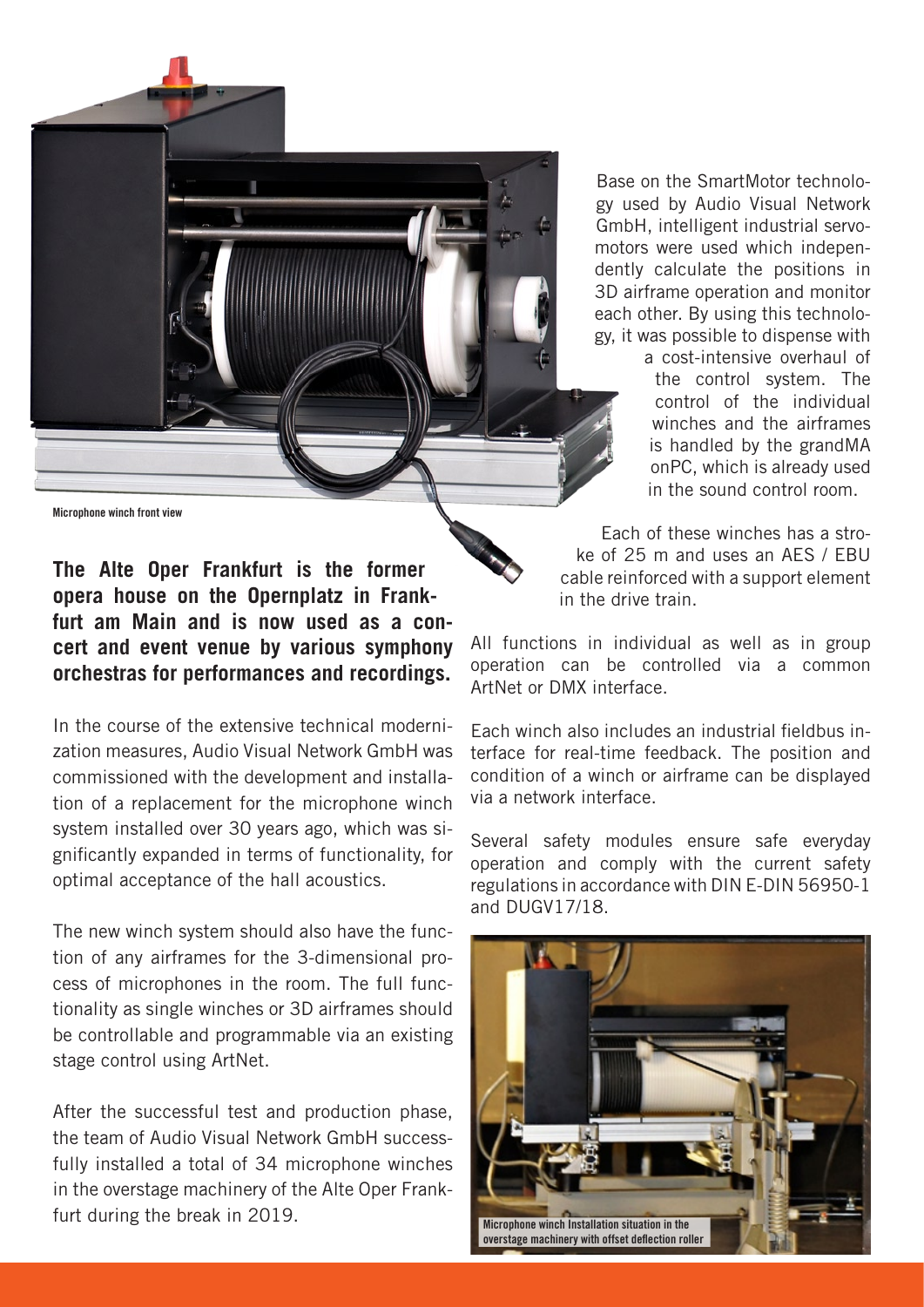# **Technical specifications:**



# **Drive:**

Servo drive with brake and absolute encoder nominal load: 5 kg Stroke:

25 m, adjustable according to requirements. Communication via DMX and in parallel via the fieldbus interfaces for internal and external communication

# **Carrying devices:**

Reinforced AES / EBU cable with support element for signal transmission Outer jacket PUR flame-retardant (IEC60332-1-2)

Halogen-free (IEC 60754-1) Tensile strength cable  $\geq$  750 N Cable end with adjustable end attachment with round eyelet and microphone plug

### **Dimensions:**

W: 635 mm D: 410 mm H: 425 mm Housing parts KTL-coated, matt black

### **Mass:**

Approximately 23 kg, depending on the installation location because variable substructure on natural profile aluminum frame

## **Mains connection drive:**

110/220 V / 50 Hz / 350 W